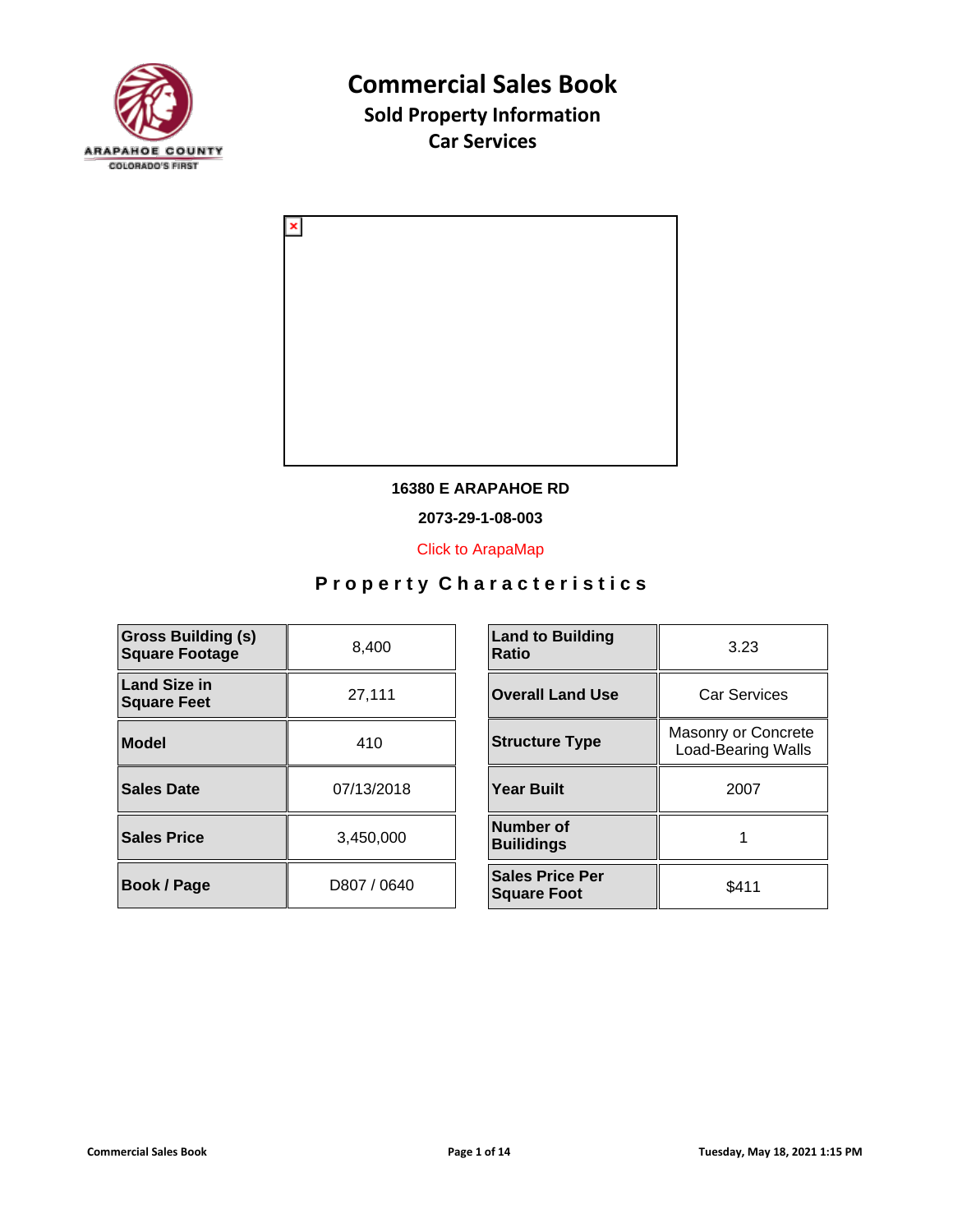



#### **7316 S GARTRELL RD**

**2073-25-4-41-005**

[Click to ArapaMap](https://gis.arapahoegov.com/arapamaplite/?PARCEL=2073-25-4-41-005)

| <b>Gross Building (s)</b><br><b>Square Footage</b> | 4.785       | <b>Land to Building</b><br><b>Ratio</b>      |
|----------------------------------------------------|-------------|----------------------------------------------|
| <b>Land Size in</b><br><b>Square Feet</b>          | 45,391      | <b>Overall Land Use</b>                      |
| <b>Model</b>                                       | 435         | <b>Structure Type</b>                        |
| <b>Sales Date</b>                                  | 08/13/2018  | <b>Year Built</b>                            |
| <b>Sales Price</b>                                 | 375,000     | <b>Number of</b><br><b>Builidings</b>        |
| <b>Book / Page</b>                                 | D808 / 0203 | <b>Sales Price Per</b><br><b>Square Foot</b> |

| <b>Land to Building</b><br><b>Ratio</b>      | 9.49                                             |  |
|----------------------------------------------|--------------------------------------------------|--|
| <b>Overall Land Use</b>                      | <b>Car Services</b>                              |  |
| <b>Structure Type</b>                        | Masonry or Concrete<br><b>Load-Bearing Walls</b> |  |
| <b>Year Built</b>                            | 2020                                             |  |
| Number of<br><b>Builidings</b>               |                                                  |  |
| <b>Sales Price Per</b><br><b>Square Foot</b> | \$78                                             |  |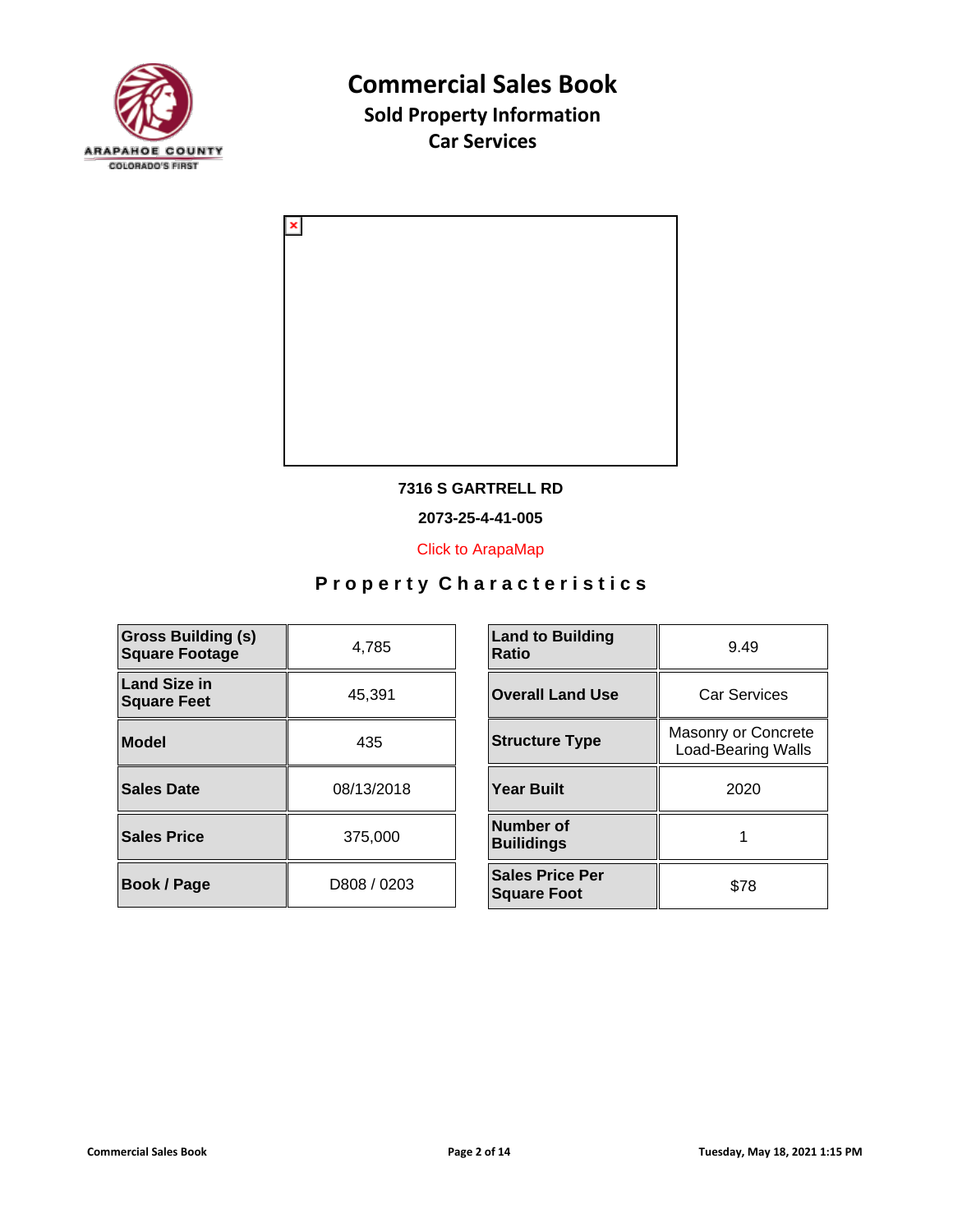



#### **13900 EAST BRIARWOOD AVE**

**2073-30-2-08-006**

[Click to ArapaMap](https://gis.arapahoegov.com/arapamaplite/?PARCEL=2073-30-2-08-006)

| <b>Gross Building (s)</b><br><b>Square Footage</b> | 9,415       | <b>Land to Building</b><br><b>Ratio</b>      |
|----------------------------------------------------|-------------|----------------------------------------------|
| <b>Land Size in</b><br><b>Square Feet</b>          | 55,148      | <b>Overall Land Use</b>                      |
| <b>Model</b>                                       | 410         | <b>Structure Type</b>                        |
| <b>Sales Date</b>                                  | 10/11/2018  | <b>Year Built</b>                            |
| <b>Sales Price</b>                                 | 440,000     | <b>Number of</b><br><b>Builidings</b>        |
| <b>Book / Page</b>                                 | D810 / 1091 | <b>Sales Price Per</b><br><b>Square Foot</b> |

| <b>Land to Building</b><br><b>Ratio</b>      | 5.86                         |  |
|----------------------------------------------|------------------------------|--|
| <b>Overall Land Use</b>                      | <b>Car Services</b>          |  |
| <b>Structure Type</b>                        | Wood or Steel Studs<br>Frame |  |
| <b>Year Built</b>                            | 2019                         |  |
| Number of<br><b>Builidings</b>               |                              |  |
| <b>Sales Price Per</b><br><b>Square Foot</b> | \$47                         |  |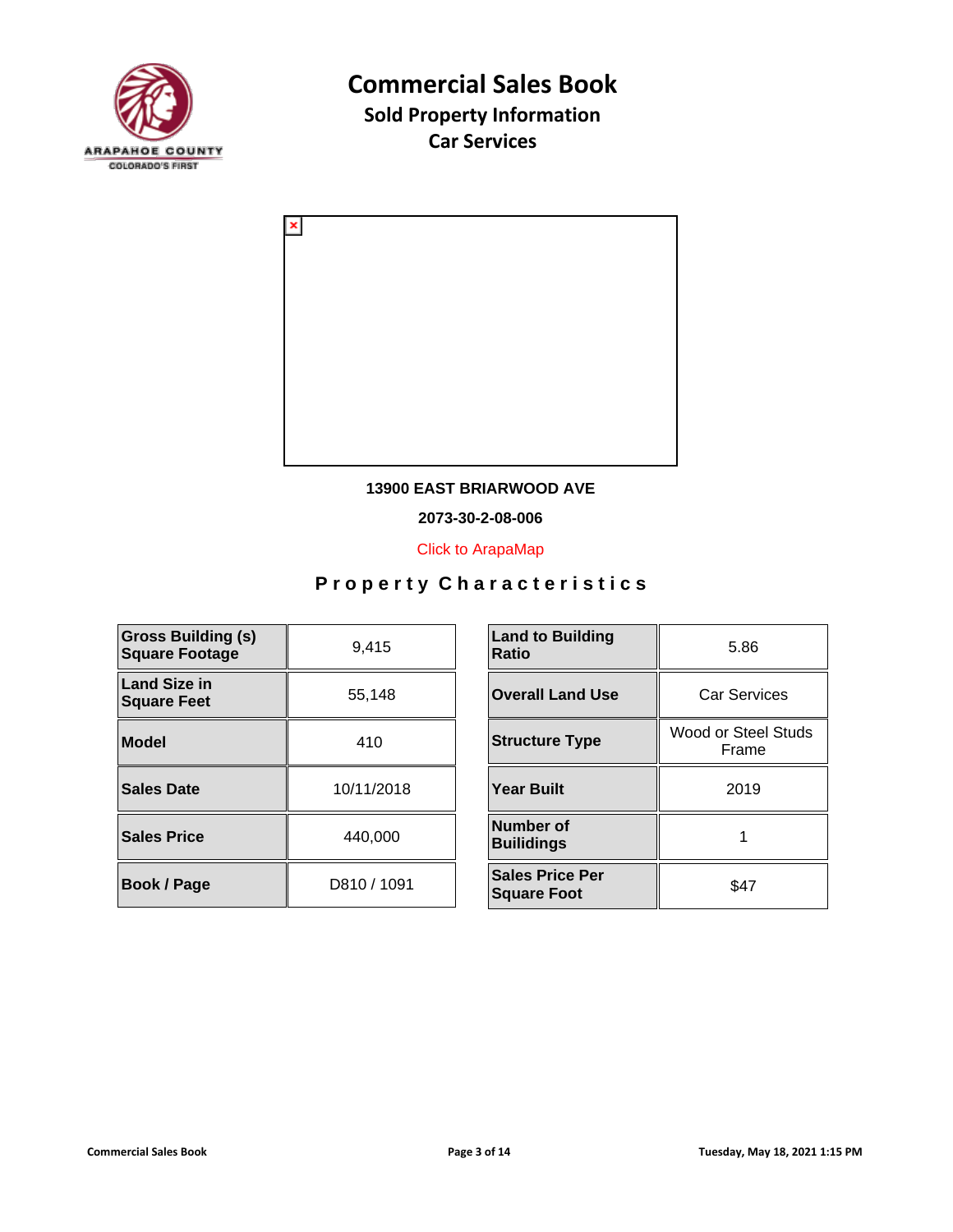



**15371 E ORCHARD RD**

**2073-17-3-27-003**

[Click to ArapaMap](https://gis.arapahoegov.com/arapamaplite/?PARCEL=2073-17-3-27-003)

| <b>Gross Building (s)</b><br><b>Square Footage</b> | 4,980       | <b>Land to Building</b><br><b>Ratio</b>      |
|----------------------------------------------------|-------------|----------------------------------------------|
| <b>Land Size in</b><br><b>Square Feet</b>          | 40,902      | <b>Overall Land Use</b>                      |
| Model                                              | 531         | <b>Structure Type</b>                        |
| <b>Sales Date</b>                                  | 10/24/2018  | <b>Year Built</b>                            |
| <b>Sales Price</b>                                 | 2,150,000   | Number of<br><b>Builidings</b>               |
| <b>Book / Page</b>                                 | D810 / 5255 | <b>Sales Price Per</b><br><b>Square Foot</b> |

| <b>Land to Building</b><br><b>Ratio</b>      | 8.21                                             |  |
|----------------------------------------------|--------------------------------------------------|--|
| <b>Overall Land Use</b>                      | <b>Car Services</b>                              |  |
| <b>Structure Type</b>                        | Masonry or Concrete<br><b>Load-Bearing Walls</b> |  |
| <b>Year Built</b>                            | 1998                                             |  |
| Number of<br><b>Builidings</b>               | 2                                                |  |
| <b>Sales Price Per</b><br><b>Square Foot</b> | \$432                                            |  |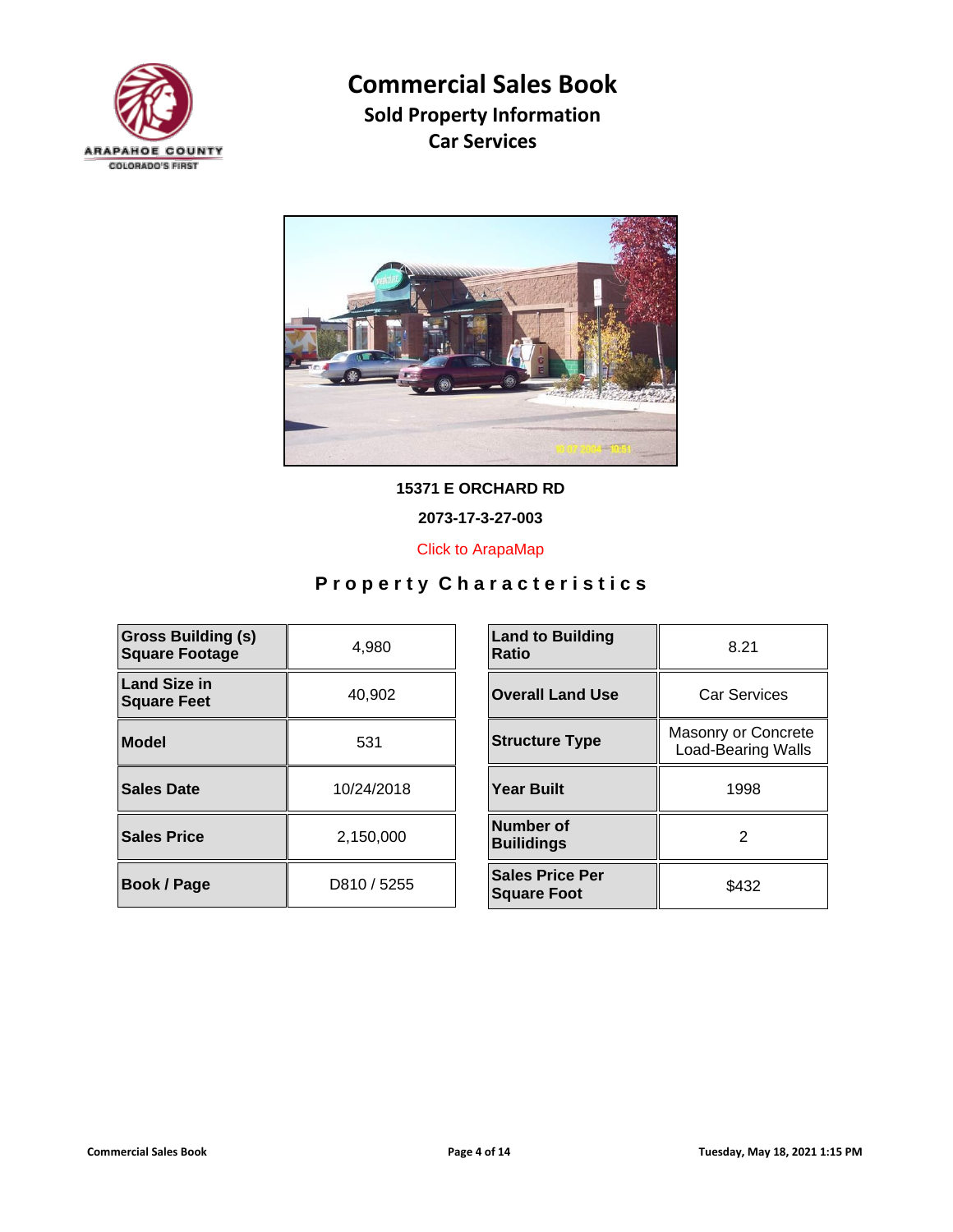



**18690 East ILIFF AVE**

**1975-27-2-31-002**

[Click to ArapaMap](https://gis.arapahoegov.com/arapamaplite/?PARCEL=1975-27-2-31-002)

| <b>Gross Building (s)</b><br><b>Square Footage</b> | 3.324       | <b>Land to Building</b><br><b>Ratio</b>      |
|----------------------------------------------------|-------------|----------------------------------------------|
| <b>Land Size in</b><br><b>Square Feet</b>          | 49,620      | <b>Overall Land Use</b>                      |
| Model                                              | 435         | <b>Structure Type</b>                        |
| <b>Sales Date</b>                                  | 11/15/2018  | <b>Year Built</b>                            |
| <b>Sales Price</b>                                 | 2.125.000   | Number of<br><b>Builidings</b>               |
| <b>Book / Page</b>                                 | D811 / 3360 | <b>Sales Price Per</b><br><b>Square Foot</b> |

| <b>Land to Building</b><br><b>Ratio</b>      | 14.93                        |  |
|----------------------------------------------|------------------------------|--|
| <b>Overall Land Use</b>                      | <b>Car Services</b>          |  |
| <b>Structure Type</b>                        | Wood or Steel Studs<br>Frame |  |
| <b>Year Built</b>                            | 2006                         |  |
| Number of<br><b>Builidings</b>               |                              |  |
| <b>Sales Price Per</b><br><b>Square Foot</b> | \$639                        |  |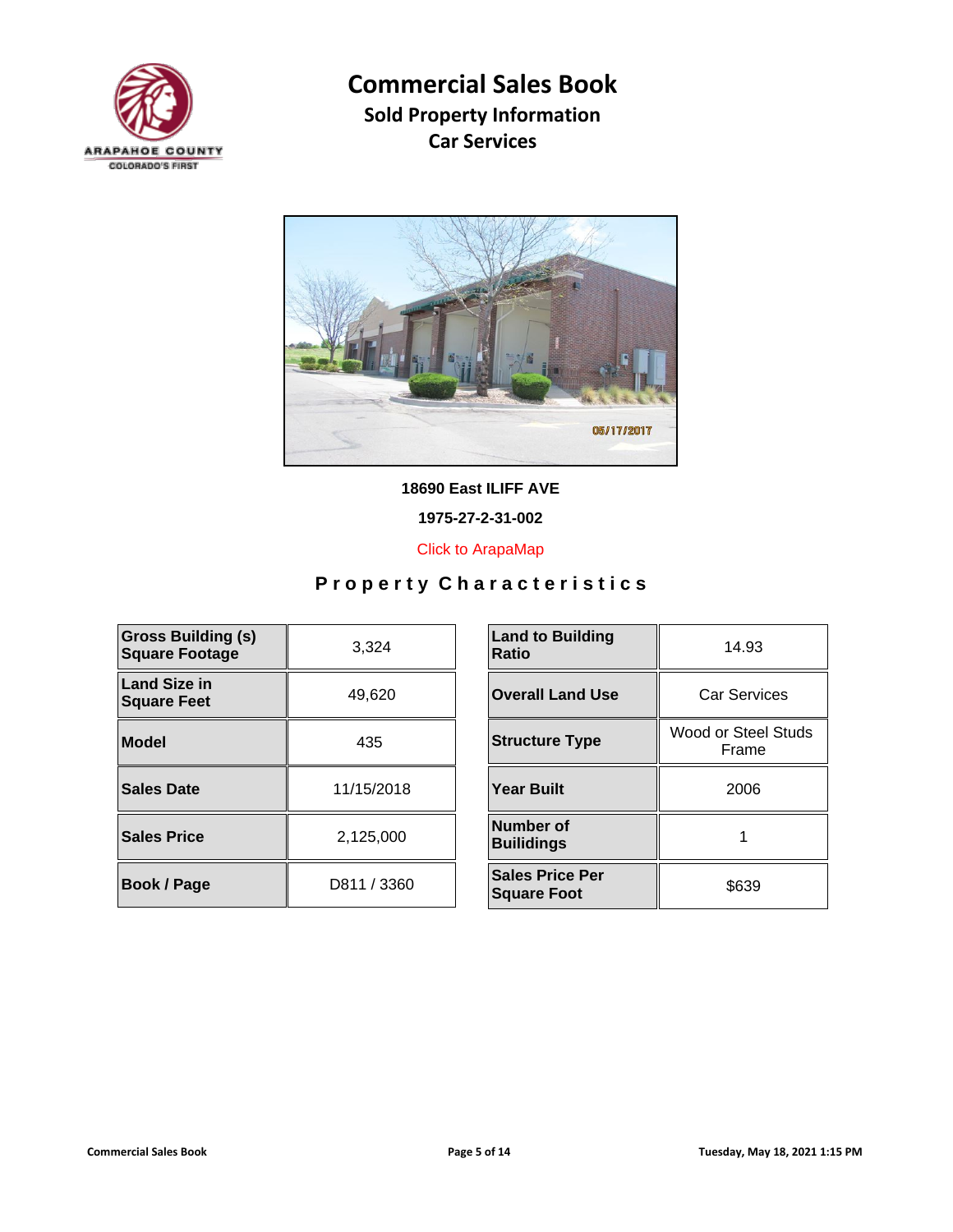



#### **857 SOUTH HAVANA ST**

**1973-15-4-21-002**

[Click to ArapaMap](https://gis.arapahoegov.com/arapamaplite/?PARCEL=1973-15-4-21-002)

| <b>Gross Building (s)</b><br><b>Square Footage</b> | 5,852       | <b>Land to Building</b><br><b>Ratio</b>      |
|----------------------------------------------------|-------------|----------------------------------------------|
| <b>Land Size in</b><br><b>Square Feet</b>          | 36,054      | <b>Overall Land Use</b>                      |
| <b>Model</b>                                       | 436         | <b>Structure Type</b>                        |
| <b>Sales Date</b>                                  | 01/29/2019  | <b>Year Built</b>                            |
| <b>Sales Price</b>                                 | 850,000     | Number of<br><b>Builidings</b>               |
| Book / Page                                        | D900 / 8551 | <b>Sales Price Per</b><br><b>Square Foot</b> |

| <b>Land to Building</b><br>Ratio             | 6.16                         |  |
|----------------------------------------------|------------------------------|--|
| <b>Overall Land Use</b>                      | <b>Car Services</b>          |  |
| <b>Structure Type</b>                        | Wood or Steel Studs<br>Frame |  |
| <b>Year Built</b>                            | 2020                         |  |
| Number of<br><b>Builidings</b>               |                              |  |
| <b>Sales Price Per</b><br><b>Square Foot</b> | \$145                        |  |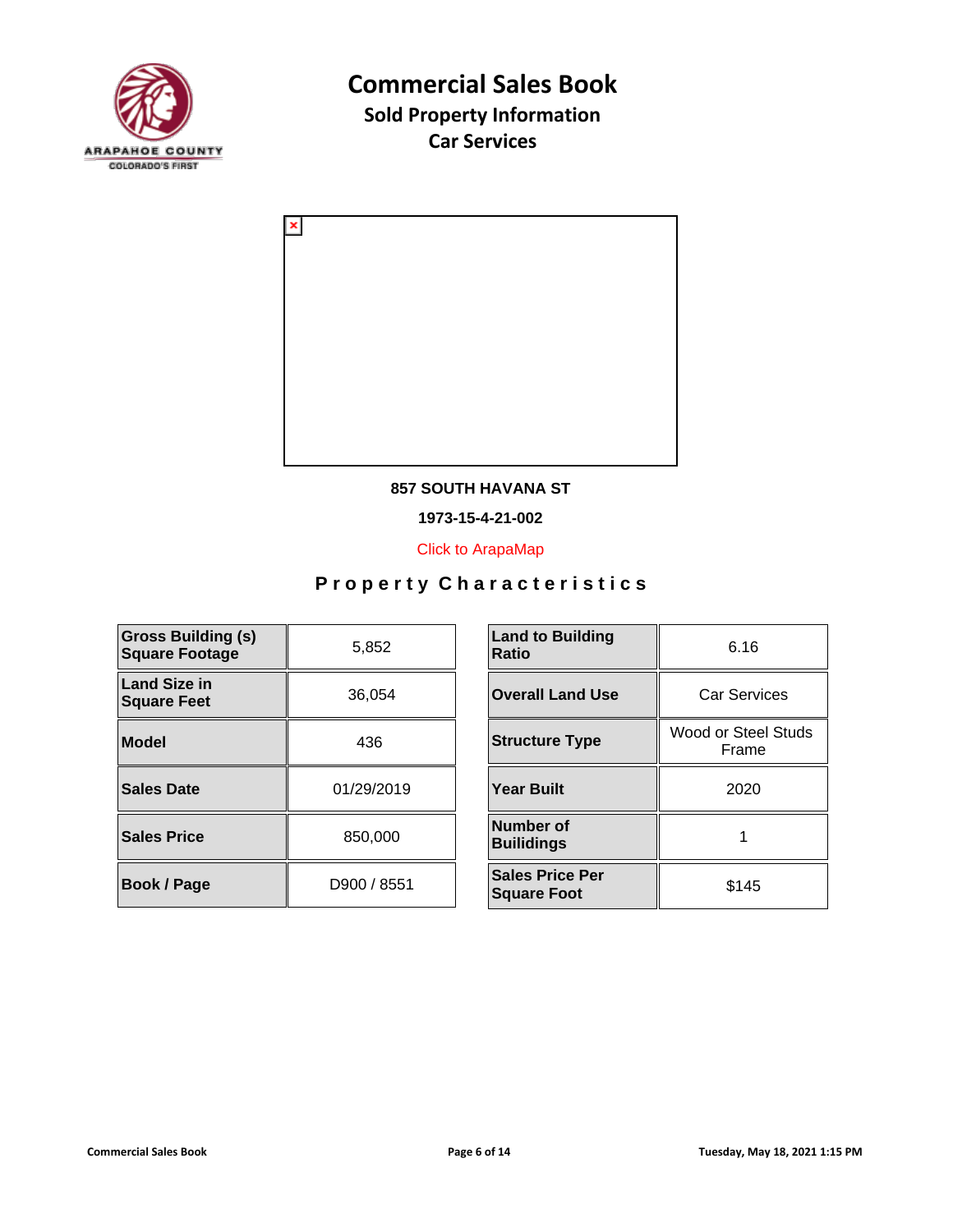



**4560 S FEDERAL BLVD**

**2077-08-1-02-005**

[Click to ArapaMap](https://gis.arapahoegov.com/arapamaplite/?PARCEL=2077-08-1-02-005)

| <b>Gross Building (s)</b><br><b>Square Footage</b> | 11,980      | <b>Land to Building</b><br><b>Ratio</b>      |
|----------------------------------------------------|-------------|----------------------------------------------|
| <b>Land Size in</b><br><b>Square Feet</b>          | 25,000      | <b>Overall Land Use</b>                      |
| Model                                              | 528         | <b>Structure Type</b>                        |
| Sales Date                                         | 03/22/2019  | <b>Year Built</b>                            |
| <b>Sales Price</b>                                 | 1,700,000   | Number of<br><b>Builidings</b>               |
| <b>Book / Page</b>                                 | D902 / 4969 | <b>Sales Price Per</b><br><b>Square Foot</b> |

| <b>Land to Building</b><br>Ratio             | 2.09                                             |  |
|----------------------------------------------|--------------------------------------------------|--|
| <b>Overall Land Use</b>                      | Car Services                                     |  |
| <b>Structure Type</b>                        | Masonry or Concrete<br><b>Load-Bearing Walls</b> |  |
| <b>Year Built</b>                            | 1990                                             |  |
| Number of<br><b>Builidings</b>               |                                                  |  |
| <b>Sales Price Per</b><br><b>Square Foot</b> | \$142                                            |  |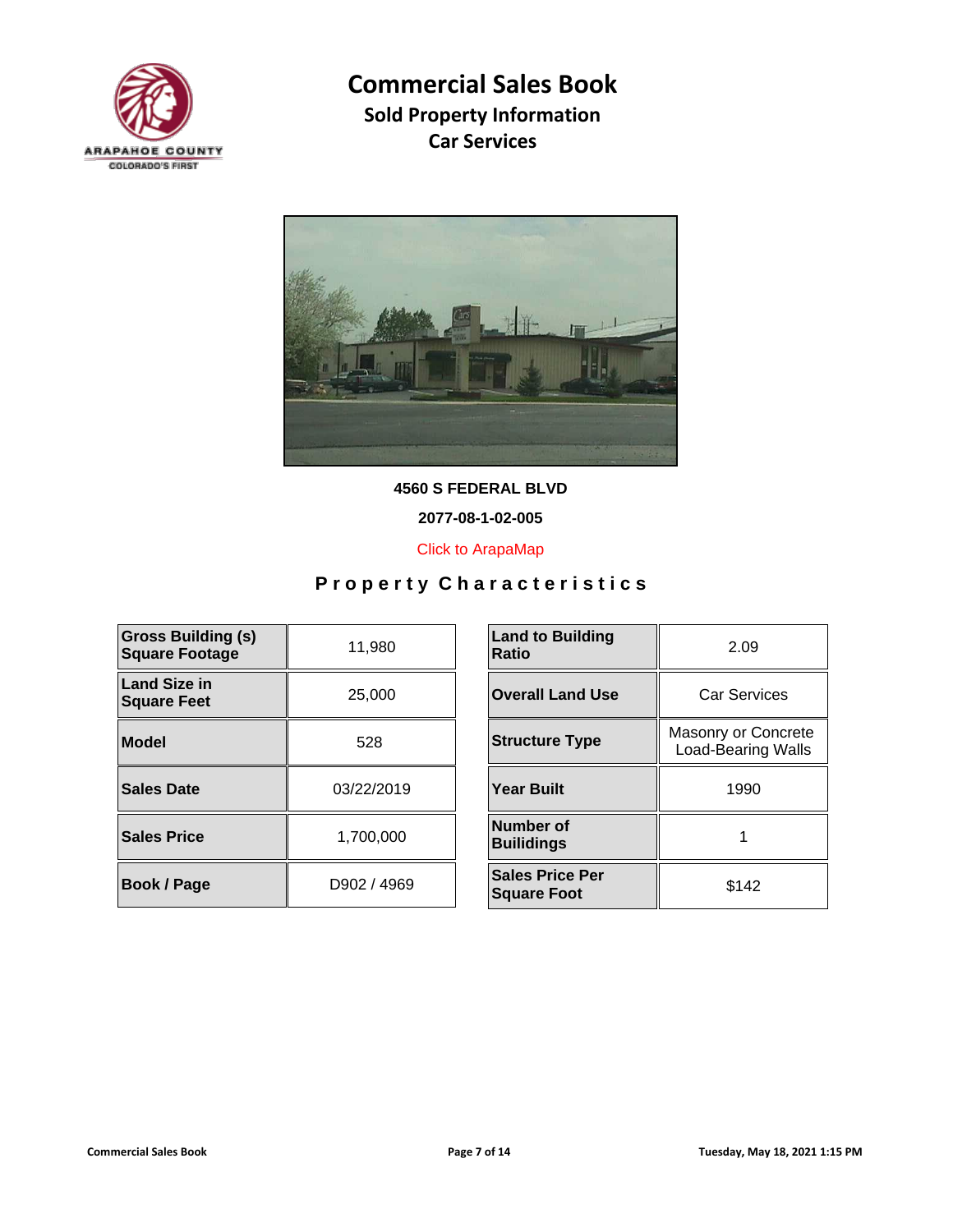



#### **599 SOUTH AIRPORT BLVD**

**1975-17-1-31-002**

[Click to ArapaMap](https://gis.arapahoegov.com/arapamaplite/?PARCEL=1975-17-1-31-002)

| <b>Gross Building (s)</b><br><b>Square Footage</b> | 3,062       | <b>Land to Building</b><br><b>Ratio</b>      |
|----------------------------------------------------|-------------|----------------------------------------------|
| <b>Land Size in</b><br><b>Square Feet</b>          | 72,697      | <b>Overall Land Use</b>                      |
| <b>Model</b>                                       | 531         | <b>Structure Type</b>                        |
| <b>Sales Date</b>                                  | 06/13/2019  | <b>Year Built</b>                            |
| <b>Sales Price</b>                                 | 3,638,092   | Number of<br><b>Builidings</b>               |
| Book / Page                                        | D905 / 7230 | <b>Sales Price Per</b><br><b>Square Foot</b> |

| <b>Land to Building</b><br><b>Ratio</b>      | 23.74                        |  |
|----------------------------------------------|------------------------------|--|
| <b>Overall Land Use</b>                      | <b>Car Services</b>          |  |
| <b>Structure Type</b>                        | Wood or Steel Studs<br>Frame |  |
| <b>Year Built</b>                            | 2019                         |  |
| Number of<br><b>Builidings</b>               |                              |  |
| <b>Sales Price Per</b><br><b>Square Foot</b> | \$1,188                      |  |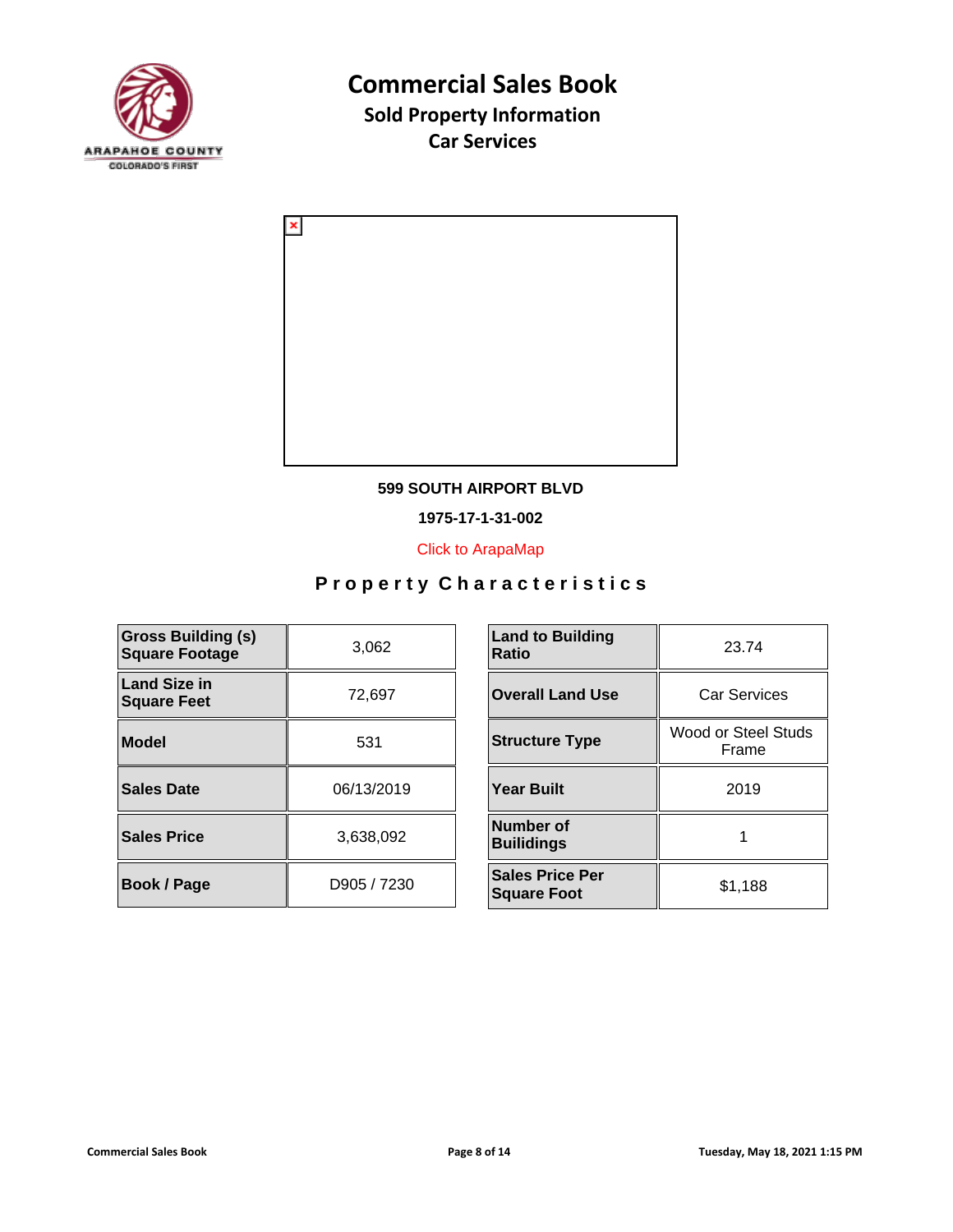



#### **23830 SMOKY HILL RD**

**2071-19-3-05-002**

[Click to ArapaMap](https://gis.arapahoegov.com/arapamaplite/?PARCEL=2071-19-3-05-002)

| <b>Gross Building (s)</b><br><b>Square Footage</b> | 3,101       | <b>Land to Building</b><br><b>Ratio</b>      |
|----------------------------------------------------|-------------|----------------------------------------------|
| <b>Land Size in</b><br><b>Square Feet</b>          | 43.979      | <b>Overall Land Use</b>                      |
| <b>Model</b>                                       | 531         | <b>Structure Type</b>                        |
| <b>Sales Date</b>                                  | 07/19/2019  | <b>Year Built</b>                            |
| <b>Sales Price</b>                                 | 3,749,100   | Number of<br><b>Builidings</b>               |
| Book / Page                                        | D907 / 7236 | <b>Sales Price Per</b><br><b>Square Foot</b> |

| <b>Land to Building</b><br><b>Ratio</b>      | 14.18                        |  |
|----------------------------------------------|------------------------------|--|
| <b>Overall Land Use</b>                      | <b>Car Services</b>          |  |
| <b>Structure Type</b>                        | Wood or Steel Studs<br>Frame |  |
| <b>Year Built</b>                            | 2015                         |  |
| Number of<br><b>Builidings</b>               |                              |  |
| <b>Sales Price Per</b><br><b>Square Foot</b> | \$1,209                      |  |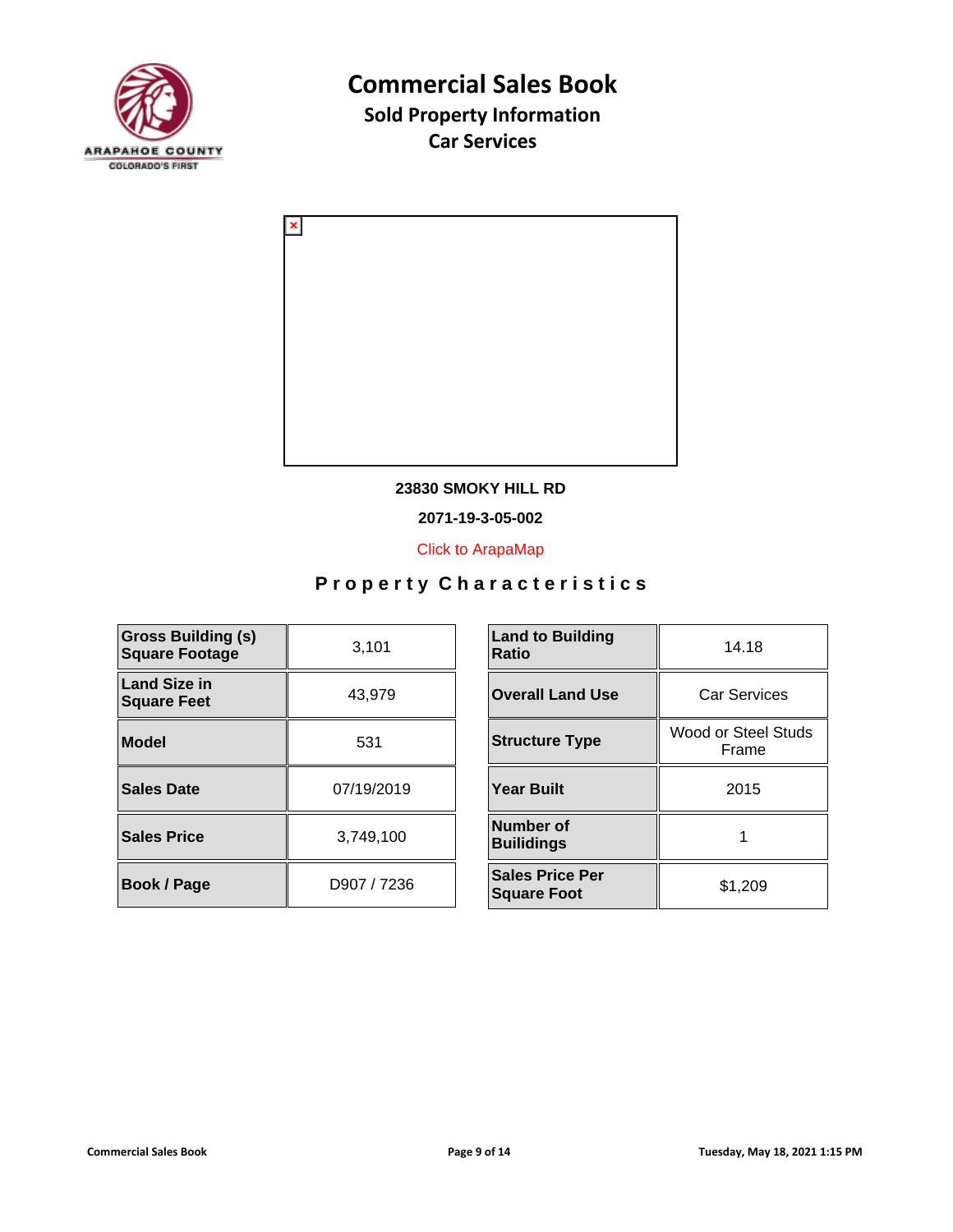



**4570 S RESERVOIR RD**

**2073-10-1-28-002**

[Click to ArapaMap](https://gis.arapahoegov.com/arapamaplite/?PARCEL=2073-10-1-28-002)

| <b>Gross Building (s)</b><br><b>Square Footage</b> | 6,300       | <b>Land to Building</b><br><b>Ratio</b>      |
|----------------------------------------------------|-------------|----------------------------------------------|
| <b>Land Size in</b><br><b>Square Feet</b>          | 42,551      | <b>Overall Land Use</b>                      |
| <b>Model</b>                                       | 435         | <b>Structure Type</b>                        |
| <b>Sales Date</b>                                  | 09/26/2019  | <b>Year Built</b>                            |
| <b>Sales Price</b>                                 | 2,266,125   | <b>Number of</b><br><b>Builidings</b>        |
| <b>Book / Page</b>                                 | D910 / 4163 | <b>Sales Price Per</b><br><b>Square Foot</b> |

| <b>Land to Building</b><br>Ratio             | 6.75                                             |  |
|----------------------------------------------|--------------------------------------------------|--|
| <b>Overall Land Use</b>                      | <b>Car Services</b>                              |  |
| <b>Structure Type</b>                        | Masonry or Concrete<br><b>Load-Bearing Walls</b> |  |
| Year Built                                   | 2008                                             |  |
| Number of<br><b>Builidings</b>               | 3                                                |  |
| <b>Sales Price Per</b><br><b>Square Foot</b> | \$360                                            |  |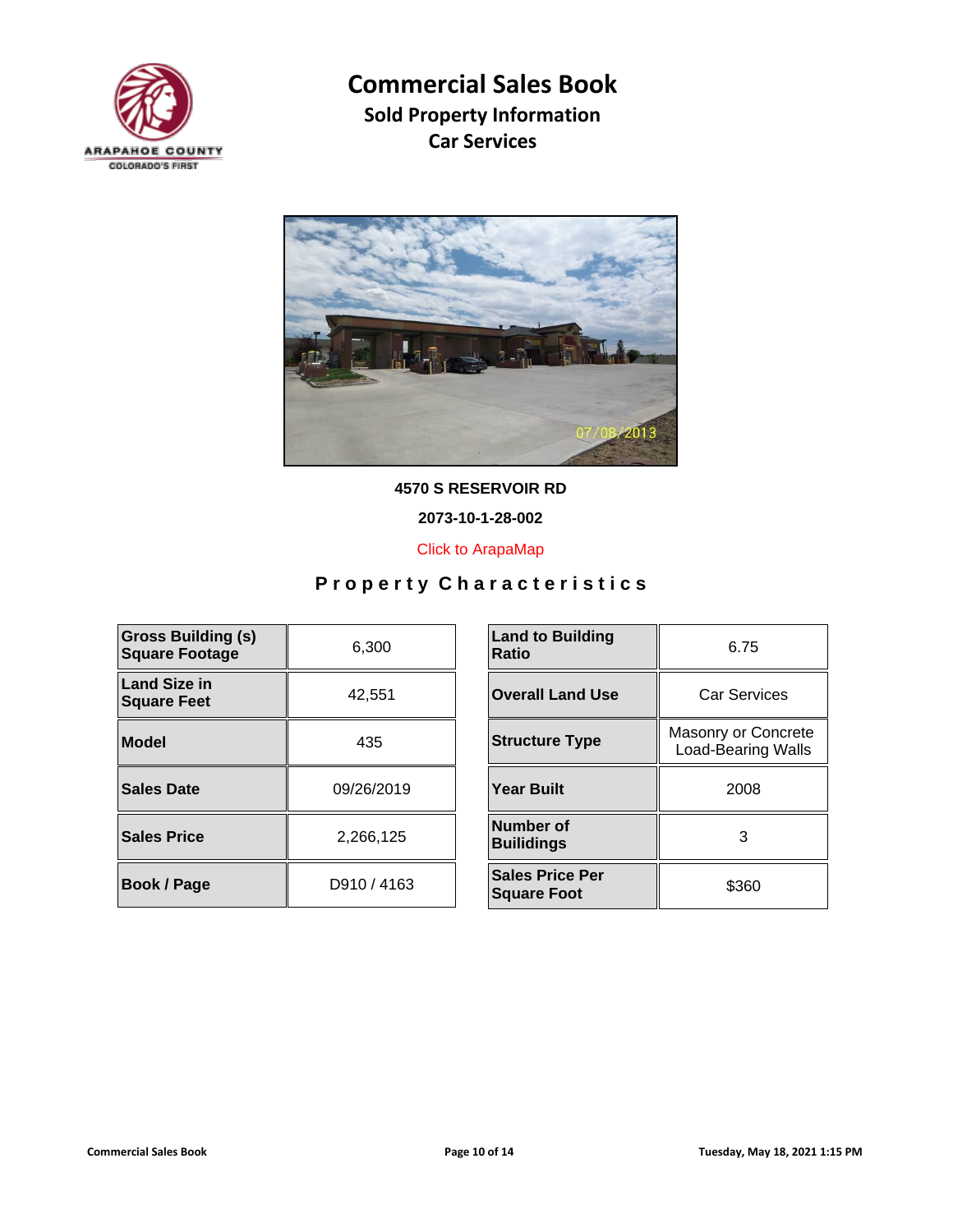



**15533 E MISSISSIPPI AVE**

**1975-17-3-18-006**

[Click to ArapaMap](https://gis.arapahoegov.com/arapamaplite/?PARCEL=1975-17-3-18-006)

| <b>Gross Building (s)</b><br><b>Square Footage</b> | 2,010       | <b>Land to Building</b><br><b>Ratio</b>      |
|----------------------------------------------------|-------------|----------------------------------------------|
| <b>Land Size in</b><br><b>Square Feet</b>          | 40,624      | <b>Overall Land Use</b>                      |
| <b>Model</b>                                       | 410         | <b>Structure Type</b>                        |
| <b>Sales Date</b>                                  | 10/04/2019  | <b>Year Built</b>                            |
| <b>Sales Price</b>                                 | 580,000     | Number of<br><b>Builidings</b>               |
| Book / Page                                        | D910 / 7459 | <b>Sales Price Per</b><br><b>Square Foot</b> |

| <b>Land to Building</b><br>Ratio             | 20.21                                            |  |
|----------------------------------------------|--------------------------------------------------|--|
| <b>Overall Land Use</b>                      | Car Services                                     |  |
| <b>Structure Type</b>                        | Masonry or Concrete<br><b>Load-Bearing Walls</b> |  |
| <b>Year Built</b>                            | 1998                                             |  |
| Number of<br><b>Builidings</b>               |                                                  |  |
| <b>Sales Price Per</b><br><b>Square Foot</b> | \$289                                            |  |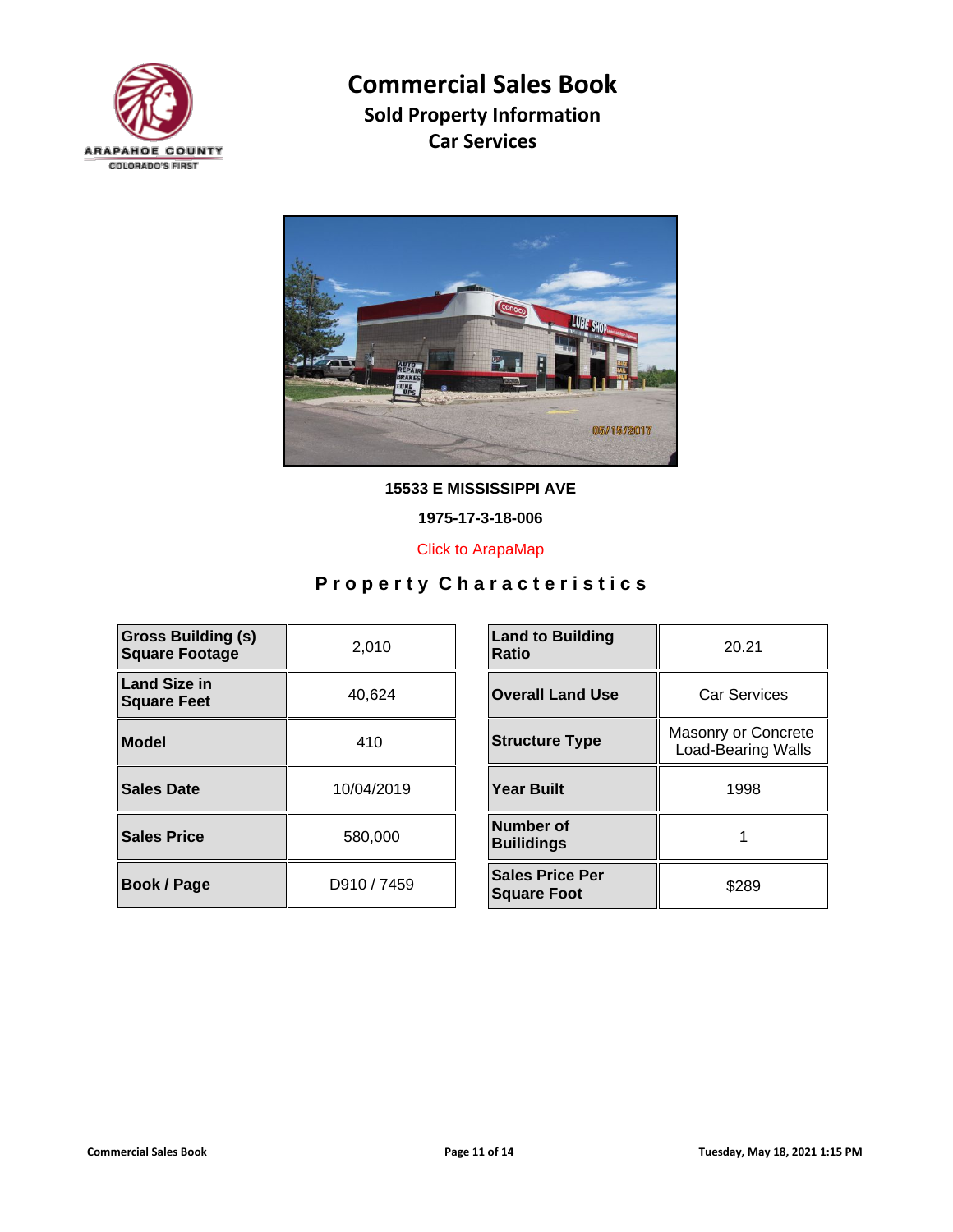



**4780 S BROADWAY**

**2077-10-4-08-022**

[Click to ArapaMap](https://gis.arapahoegov.com/arapamaplite/?PARCEL=2077-10-4-08-022)

| <b>Gross Building (s)</b><br><b>Square Footage</b> | 1,716       | <b>Land to Building</b><br><b>Ratio</b>      |
|----------------------------------------------------|-------------|----------------------------------------------|
| <b>Land Size in</b><br><b>Square Feet</b>          | 8,750       | <b>Overall Land Use</b>                      |
| <b>Model</b>                                       | 410         | <b>Structure Type</b>                        |
| <b>Sales Date</b>                                  | 10/30/2019  | <b>Year Built</b>                            |
| <b>Sales Price</b>                                 | 759,500     | <b>Number of</b><br><b>Builidings</b>        |
| Book / Page                                        | D912 / 2416 | <b>Sales Price Per</b><br><b>Square Foot</b> |

| <b>Land to Building</b><br>Ratio             | 5.10                           |  |
|----------------------------------------------|--------------------------------|--|
| <b>Overall Land Use</b>                      | Car Services                   |  |
| <b>Structure Type</b>                        | Metal Frame w/ Metal<br>Siding |  |
| <b>Year Built</b>                            | 1973                           |  |
| Number of<br><b>Builidings</b>               |                                |  |
| <b>Sales Price Per</b><br><b>Square Foot</b> | \$443                          |  |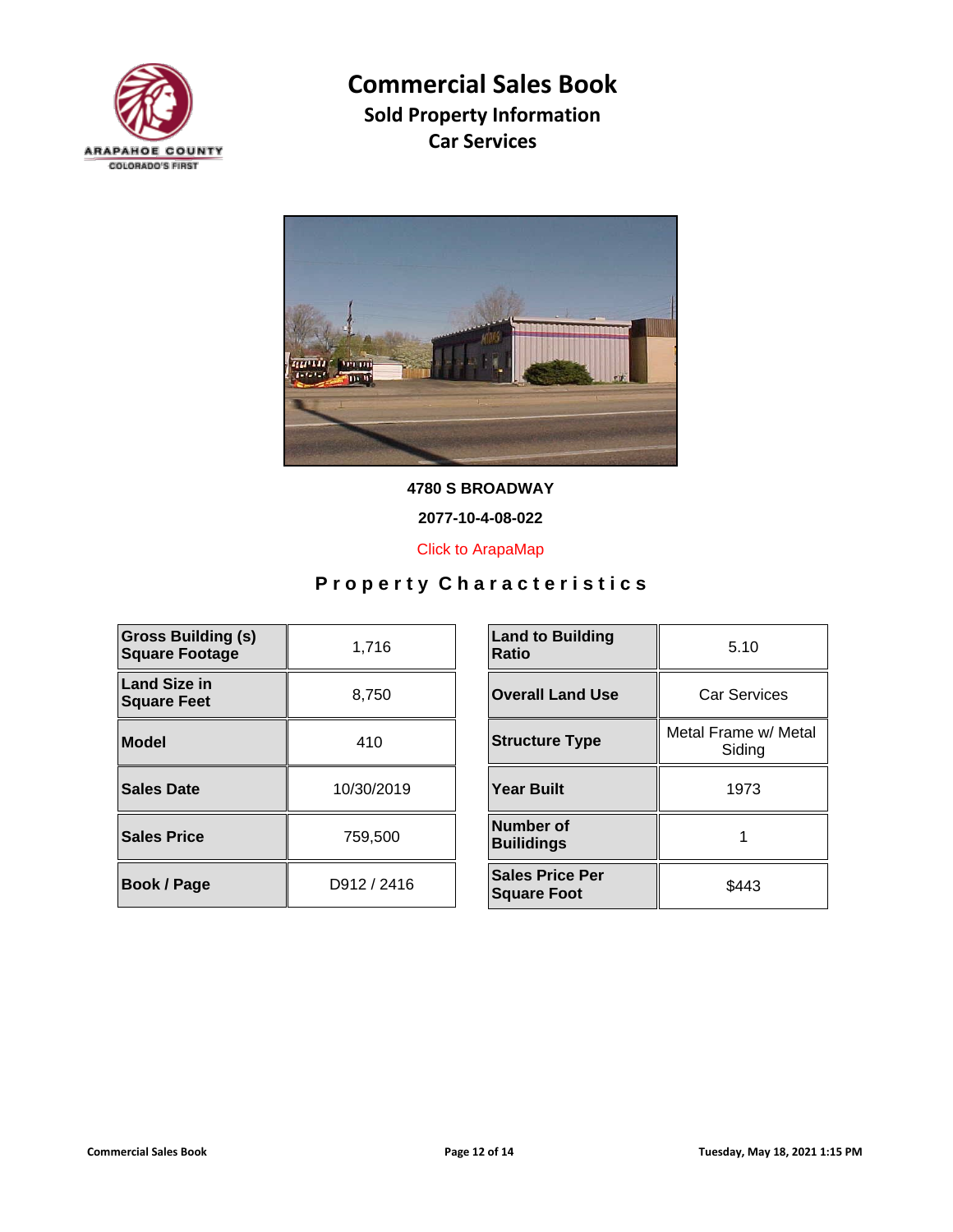



**16730 E QUINCY AVE**

**2073-08-1-31-003**

[Click to ArapaMap](https://gis.arapahoegov.com/arapamaplite/?PARCEL=2073-08-1-31-003)

| <b>Gross Building (s)</b><br><b>Square Footage</b> | 5,786       | <b>Land to Building</b><br><b>Ratio</b>      |
|----------------------------------------------------|-------------|----------------------------------------------|
| <b>Land Size in</b><br><b>Square Feet</b>          | 60,403      | <b>Overall Land Use</b>                      |
| Model                                              | 436         | <b>Structure Type</b>                        |
| Sales Date                                         | 04/01/2020  | <b>Year Built</b>                            |
| <b>Sales Price</b>                                 | 2,500,000   | Number of<br><b>Builidings</b>               |
| <b>Book / Page</b>                                 | E004 / 2248 | <b>Sales Price Per</b><br><b>Square Foot</b> |

| <b>Land to Building</b><br>Ratio             | 10.44                                            |  |
|----------------------------------------------|--------------------------------------------------|--|
| <b>Overall Land Use</b>                      | Car Services                                     |  |
| <b>Structure Type</b>                        | Masonry or Concrete<br><b>Load-Bearing Walls</b> |  |
| Year Built                                   | 2009                                             |  |
| Number of<br><b>Builidings</b>               |                                                  |  |
| <b>Sales Price Per</b><br><b>Square Foot</b> | \$432                                            |  |